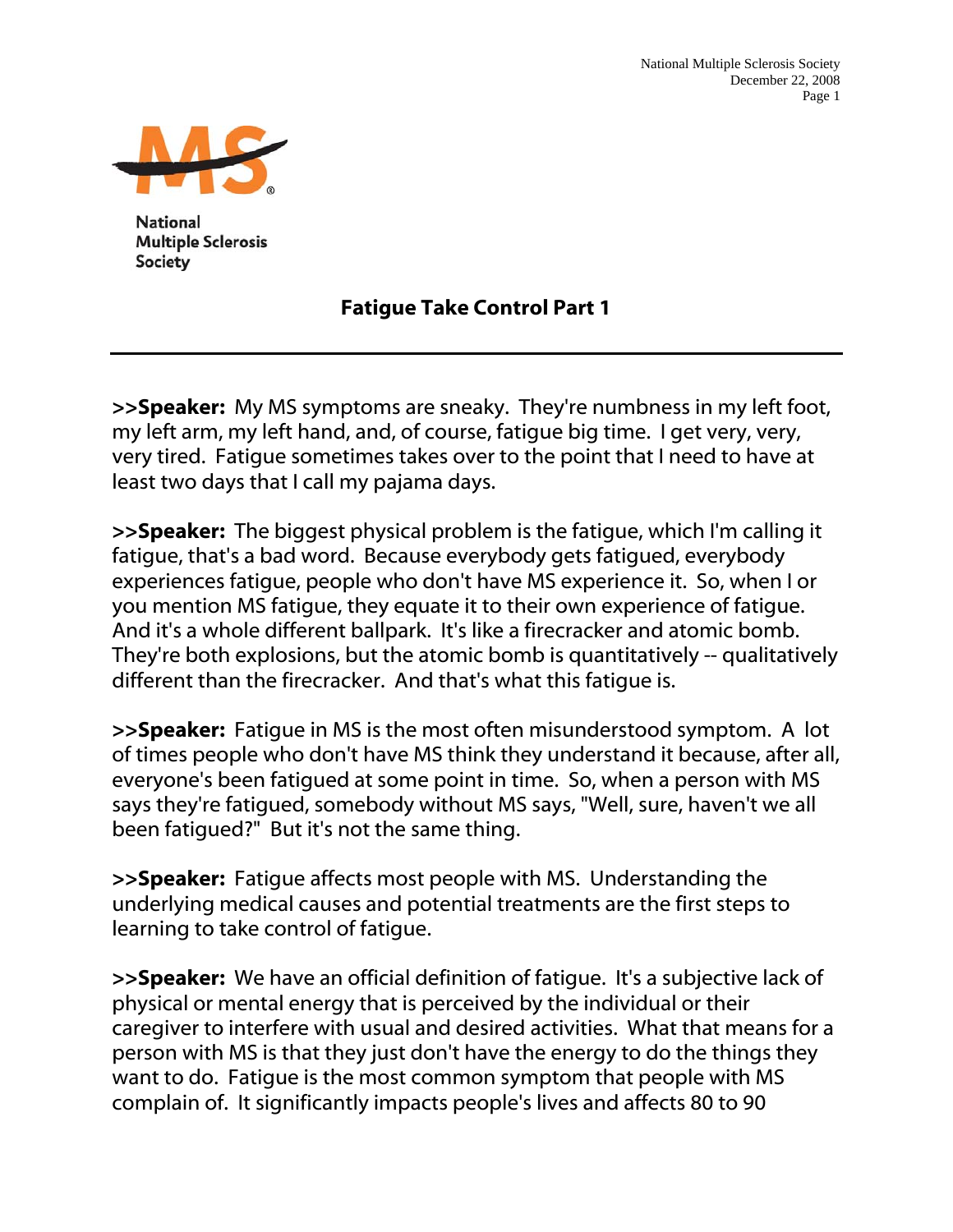percent of people with MS. It's one of the most common causes for people with MS to have to stop working. So, it is an incredibly important symptom for physicians to recognize and for patients to learn how to live with.

People with MS who have fatigue interfering with their lives should not just accept it. There are many, many things that can be done to help people lead fuller and more energized lives, and they should work with their physicians and other healthcare providers to learn ways to manage their fatigue.

>>Speaker: Many people, when they're diagnosed with MS decide that they are going to beat this disease. They're not going to let it make them disabled, they're not going to change their lives, they're not going to change how they do the things; they're going to forge ahead and do the things that they would normally do anyway. Unfortunately, with a disease like MS that can affect so many parts of their life, this is not a proactive way to manage the problems.

>>Speaker: We want people to learn that they can manage their fatique, and to do that you first have to understand what fatigue is.

>>Speaker: The major difference between the fatigue people with multiple sclerosis experience and the fatigue that otherwise healthy people have is the impact that the fatigue has on activities of daily living. For example, someone with multiple sclerosis may work during the day and come home and not be able to prepare dinner or not be able to go out for a recreational activity, like going to the movies with their spouse, simply because of their fatigue. Even if these are things that they see as their responsibilities.

In contrast, an individual without MS who has transient fatigue, may feel tired but can overcome that problem to meet the task at hand. About 60 percent of people with MS will say they will not complete their responsibilities because of fatigue. In contrast, almost none of people without MS who were queried about this reported that they will be unable to meet their responsibilities because of fatigue.

>>Speaker: Primary fatigue of MS, or what some people refer to as lassitude of MS, or MS fatigue, is fatigue that is caused by the illness itself. It is not secondary either to the problems that the MS cause or the medications. What people commonly describe that have this is that they awaken in the morning feeling good and energized, but particularly in the early and late afternoon they run out of energy. They feel excessively tired and don't have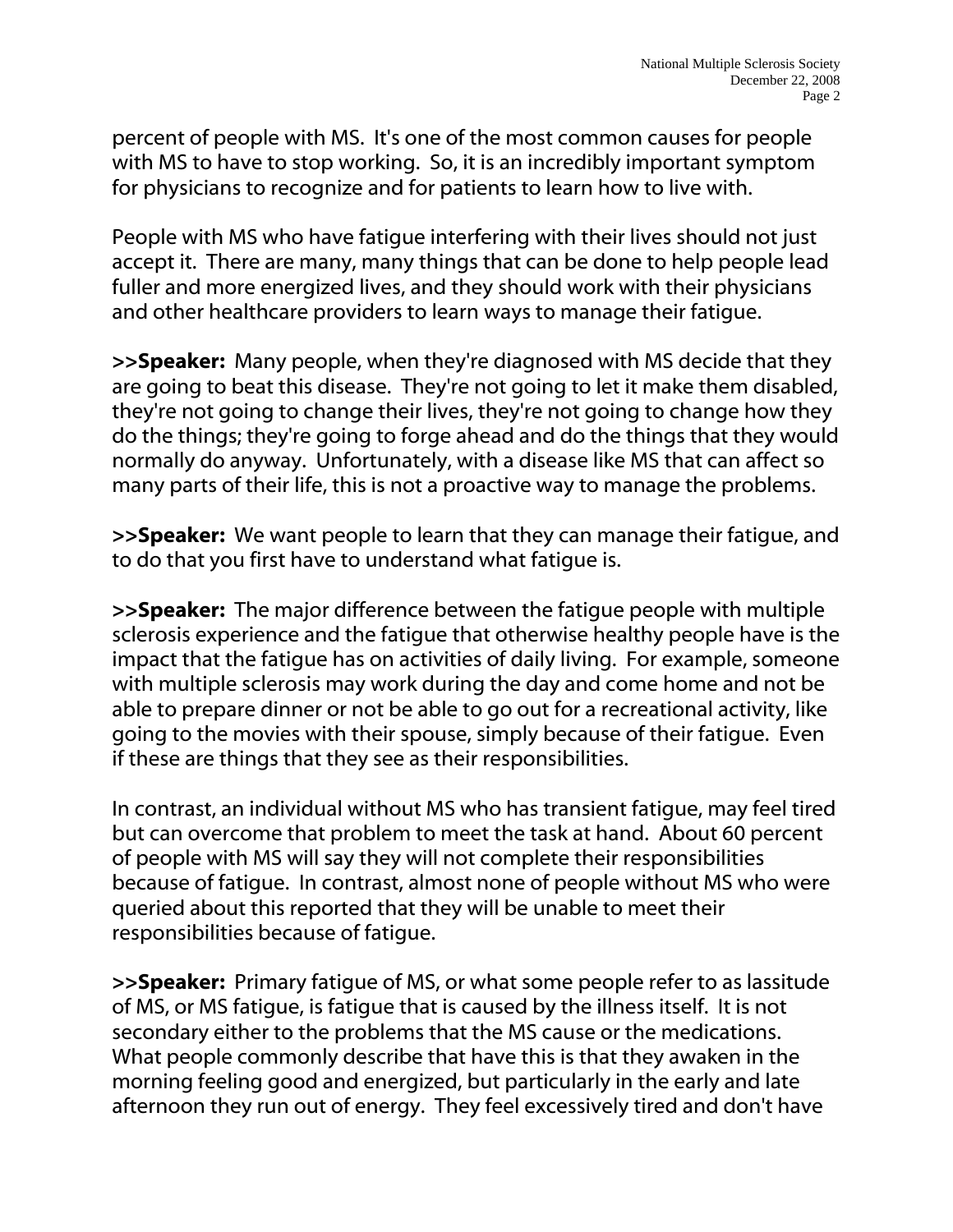the energy that they did in the morning. The energy often improves, actually, in the evening, so it's very common for primary fatigue of MS to be at its worst point in the afternoon.

**>>Speaker:** Generally, what we do is we look at a person complaining of fatigue and try to rule out any treatable causes of fatigue, and what is left is considered MS primary fatigue.

>>Speaker: Right now, most of my symptoms involve my legs and dizziness and balance. My legs are quite weak, and particularly if I walk or exercise, they get extremely weak. Fatigue, I think, has a major impact on my life, and I think there are two different types of fatigue. Fatigue of my legs from exercising and moving around versus fatigue where I just feel tired and drained and I just need to sit.

>>Speaker: First of all, there is a type of fatique referred to as nerve fiber fatigue. What this is, is a person will notice that they can walk a ways, and then after walking a block or two blocks or half a mile they'll develop difficulties moving one of their legs. This is a special type of fatigue that's a direct consequence of there being loss of the insulating material, or myelin sheath, around nerve fibers so that increased energy is required for those nerves to fire. After a period of time they just simply tire out.

Another type of fatigue that patients with difficulties walking and moving have is that of the fatigue of disability. It takes much more energy for somebody with leg weakness caused by MS to walk about than somebody who has normal strength. This increased energy expenditure required for walking, whether it's due to weakness or balance difficulties, can contribute to fatigue.

An approach to managing this particular type of problem, the fatigue of disability, is to use appropriate walking aids or other devices to help people move about, to help them conserve their energy.

It was around 1998, and I had started seeing a physical therapist, and she timed my walk and she watched my walk and could see that my right leg was really dragging and just not as strong, which, of course, I could feel, and I just didn't know what could be done about that. And she suggested a brace, which I didn't know anything about braces or how it would work, but I thought, well, I'll give this a try. And so I got the brace, and I'm wearing both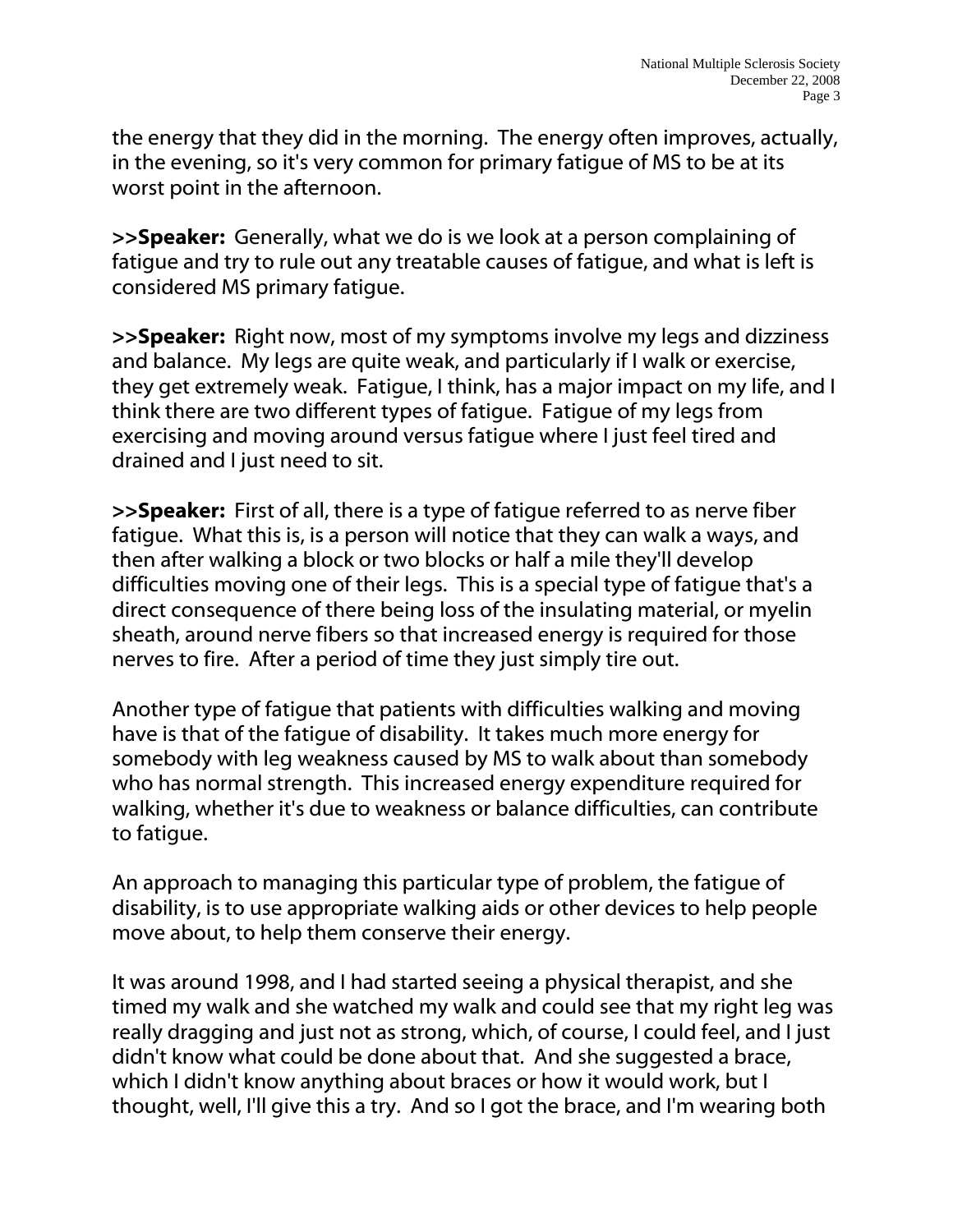of them now, and I really notice that I could walk much farther and more efficiently with the brace on my right leg.

>>Speaker: The weakness that people experience with walking is usually a result of damage from the disease. It's often something that needs to be compensated for and will not be fixed with exercise. Using the right equipment will not only make you more efficient but will you safer. And it's interesting that the people around you, your family and your co-workers, they will notice these changes that you've made at first. But once they realize that you're taking care of your problems, they're more relaxed and they're more comfortable with you.

>>Speaker: People with MS develop a weakness and then as a consequence of that they decrease their activities. Most people with MS are actually deconditioned. Their muscles are deconditioned, their cardiovascular system are deconditioned because of this reduction in physical activity. A regular exercise program can reverse that process and thereby improve energy.

>>Speaker: Traditionally, people with MS have been told not to get hot and to not overdo it. Unfortunately, many people with MS will translate that not overdo it with don't exercise. They may increase their body temperature, may notice other symptoms increasing with exercise, and that's frightening to people with MS. They feel like if their symptoms are increasing, the disease is worsening. What research has shown is that people with MS can exercise regularly and can actually improve their fitness level without deteriorating their neurological condition. Regular exercise is a way for people to take control of their lives and is one of the important ways to help manage fatigue.

>>Speaker: I'll go to sleep right away. It's just like that's not a problem, you know. But then I'll wake up at night to go to the ladies' room, the bathroom or something, and I'll stay awake.

>>Speaker: When I first go to bed, I have trouble going to sleep. I have the sensations of tingling in my legs, which at times causes me not to be able to drift off to sleep like I used to.

>>Speaker: Many people with MS don't sleep well. Insomnia affects at least a quarter of people with MS. The causes of insomnia are quite variable, however. Some people have problems with spasticity or involuntary movements, and some people have significant problems with bladder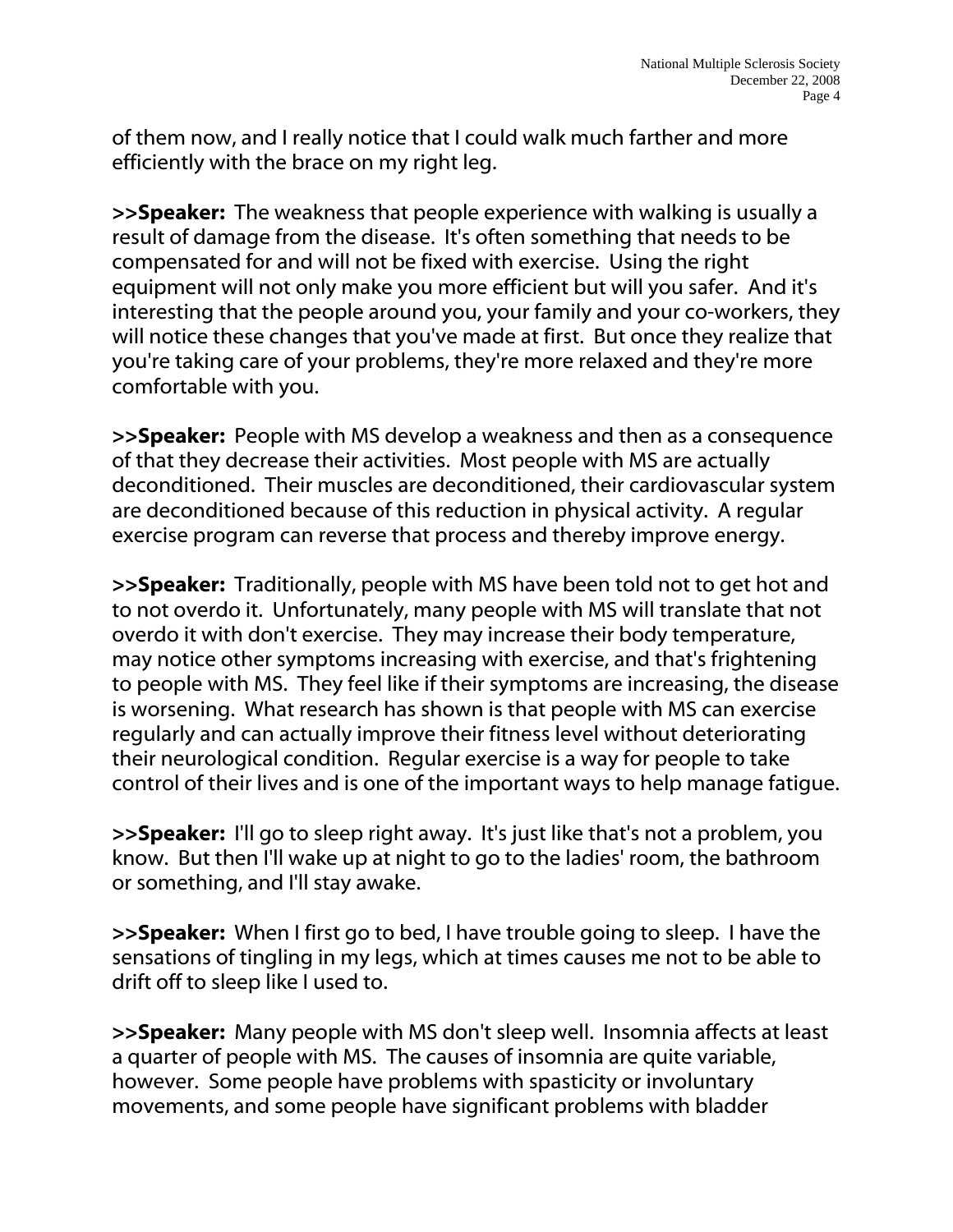control. Other people suffer from various pain problems that interfere with their sleep. Some people have a condition called restless leg syndrome, where they have a sensation that their legs need to move that will awaken them. Regardless of the cause of poor sleep, like all of us, during the day they're going to be fatigued. And that situation is very important to identify the cause of the difficulty sleeping and to treat that cause.

>>Speaker: Being able to take the proper medication so that I can sleep through the night has just made a really, really big difference.

>>Speaker: Depression has been a constant for me over many years, and I didn't know that it was an MS symptom until I was diagnosed with MS and started researching on the Internet.

>>Speaker: You know, it's just really hard to live with this thing that changes -- has changed the way I live my life, and that's real distressing. And MS has caused great loss in my life. I used to hike, I used to be very, very physically active, and so those changes have been emotionally pretty wrenching, and I've had to over periods of time, of course, it's not just a one moment, oh, gosh, now I understand what's happening; it's very sad and now I'll go on. It just keeps on going, having to accept the changes.

>>Speaker: Depression is a major problem for people with multiple sclerosis, as well as other conditions, and while there are many examples where someone is tired but not depressed, it's almost impossible if you're depressed not to be tired. So, when you're dealing with somebody who is depressed, you have to deal with the depression, treat the depression, manage the depression before getting into fatigue. Because if you keep focusing on fatigue and not dealing with depression when it's present, the fatigue will never get better.

>>Speaker: I used to think, where is this flaw in my character that's making me depressed? But, yeah, I've been on depression medication as long as I've been diagnosed with MS, which is 10 years, and it keeps me operable.

**>>Speaker:** I think the antidepressants help me with that stay positive and realize that I can live with this disease. I just have to accept it and modify how I live.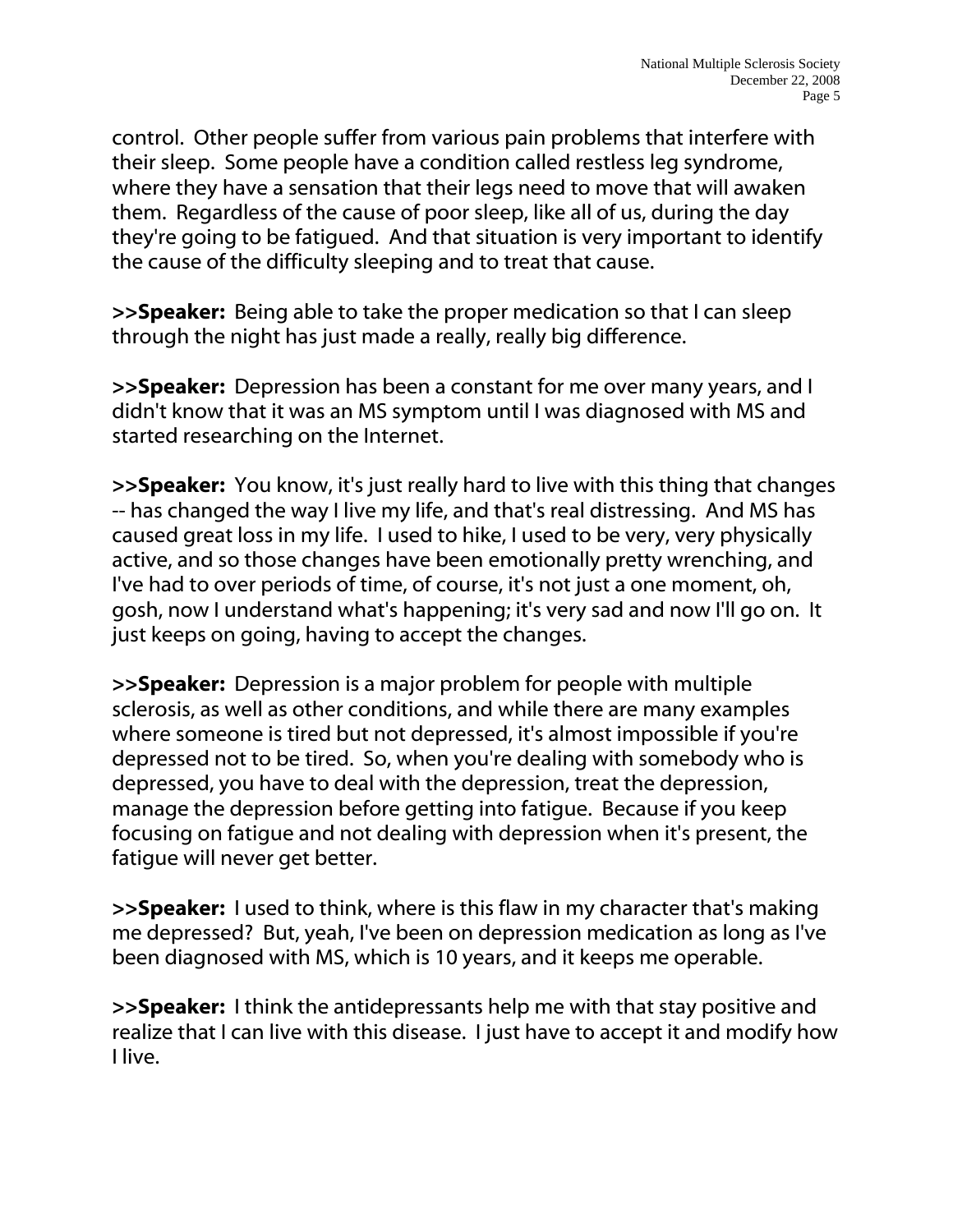>>Speaker: You know, fatigue is a common complication of a whole variety of medical problems. Let me give you some examples. Anemia can cause fatigue. Heart disease, lung disease, cancer can cause fatigue as a symptom. Fatigue can be a manifestation of an infection. Bladder infections are quite common amongst people with MS, and this is commonly an overlooked cause of increase in fatigue. It is therefore important in assessing a person with MS who has fatigue as a major problem, to make sure that they don't have another medical condition that may be actually the cause of the fatigue.

>>Speaker: There was such a large number of medications that have fatique as a side effect, including medications that people take for their MS, as well as medications they may be taking for other conditions. For instance, medications that are used to treat spasticity, such as tizanidine and baclofen, can cause fatigue as a side effect. Some of the medications the patients take to help control their MS can cause fatigue as a side effect. This is a particular problem with the beta-interferons. After being on a beta-interferon for a period of time, most people will eventually stop having these side effects, but there is a group of people that have persistent fatigue as a side effect of the beta-interferon that can interfere with their day-to-day activities. So, it's important for people with MS who are experiencing fatigue to discuss with their doctors whether one or more of the medications they're on could be contributing to their fatigue.

>>Speaker: The only comparison I can give is heat does to me what kryptonite does to Superman. It just renders me powerless.

>>Speaker: Heat can temporarily make the symptoms that a person with MS has worse. And one of the symptoms that can worsen temporarily is fatigue. This is a direct consequence of there being nerve fibers that have lost their insulating material. These demyelinating nerve fibers become very sensitive to changes in body heat. So, anything that raises a person's body temperature, such as exercise, being in a hot room or being outdoors on a hot day, or getting into a hot tub can result in a temporary increase in MS symptoms.

>>Speaker: Managing heat sensitivity means a number of different things that you have to think about. Is it hot outside? Is it hot in that room? Am I too warmly dressed? Is there an alternative to going into that hot environment? Another thing that you can do to control heat sensitivity is to use active cooling techniques. This could be using a cooling vest. Some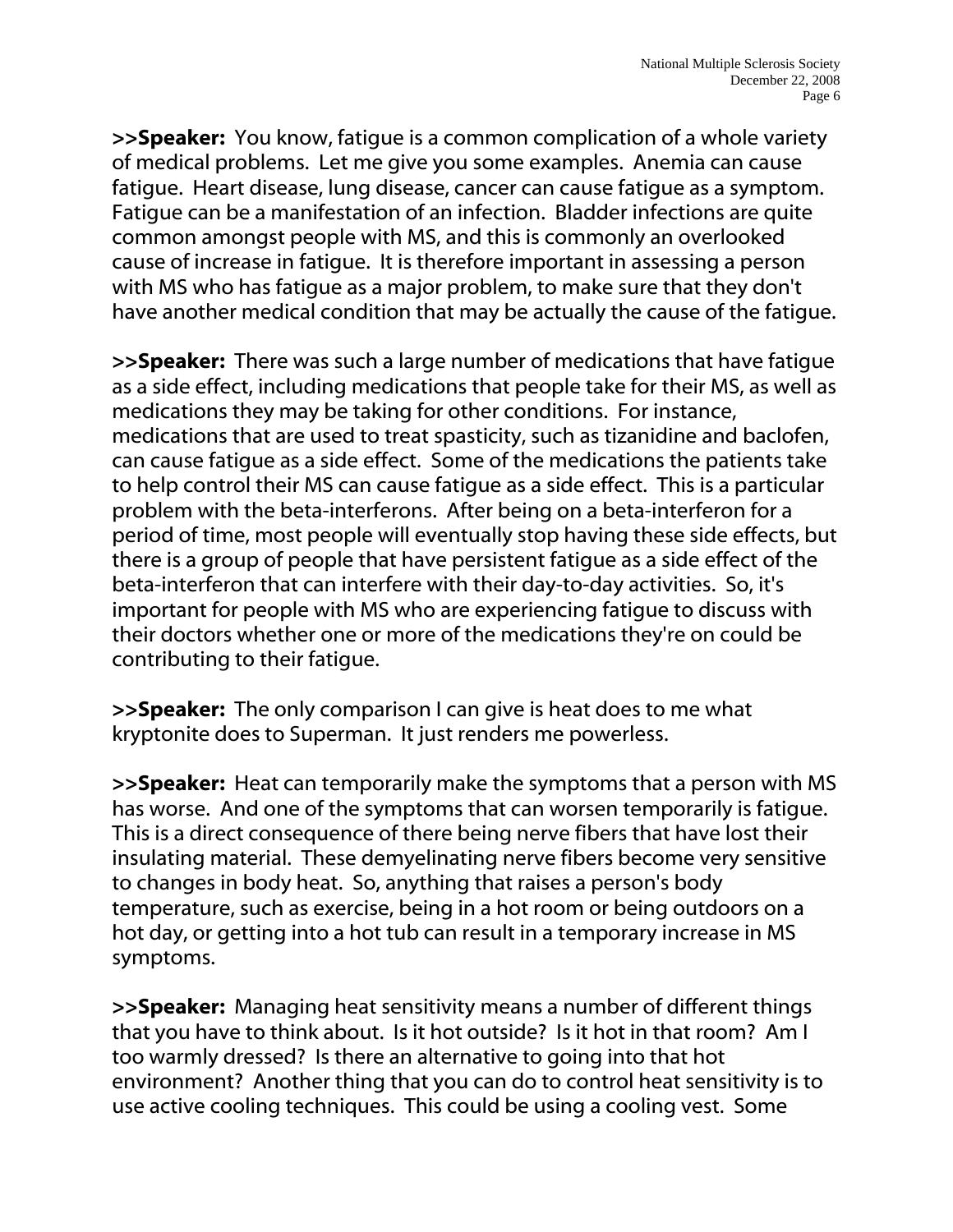people use cooling scarves. Taking a really cool shower might help you feel less fatigued.

>>Speaker: While there isn't a special diet that can help manage fatigue, there can certainly be an interrelationship between fatigue and how a person eats. And fatigue can actually be a contributor to a person's poor nutritional status.

If you think about it, if a person is tired or the don't have the energy, then the consequences that they may lose their appetite, they may not want to cook dinner, that may be the last thing they want to do. So, as a result, they may be grabbing for the things in their cupboards to snack on or become more reliant on fast foods or takeout foods, which oftentimes don't offer the healthiest food choices. Or they might just skip meals altogether. And the problem there is that then they're not getting the energy or the nutrients that help metabolize energy in the body, for their body to function effectively. So, it's sort of a vicious circle. On one hand we have fatigue contributing to poor eating habits, and that poor nutritional status contributing to fatigue.

>>Speaker: The treatment of primary fatigue of MS requires a multitude of approaches. As we've already mentioned, it's first and foremost important to make sure that the person is not suffering from fatigue related to another cause that is treatable. Some things that people can do for themselves that are useful include being on a regular exercise program, because this will definitely improve the person's energy. Many people find that if they can take a short nap in the early afternoon, that this helps to re-energize them in the afternoon.

Dealing with heat issues is also important. There are also some medications that can help with primary fatigue of MS. Energy conservation is also important in managing primary MS fatigue. This basically means finding the most efficient ways to do things in one's day-to-day activities.

I think it's pretty clear that everything we've said about fatigue and MS indicates that it's quite complicated. It really takes a team of healthcare professionals and also the cooperation of the person with MS and their loved ones to come up with a program that allows them to manage their fatigue.

>>Speaker: The first important thing that a person needs to realize is that fatigue is real, it's not because you're lazy, it's not because your dimwitted; it's